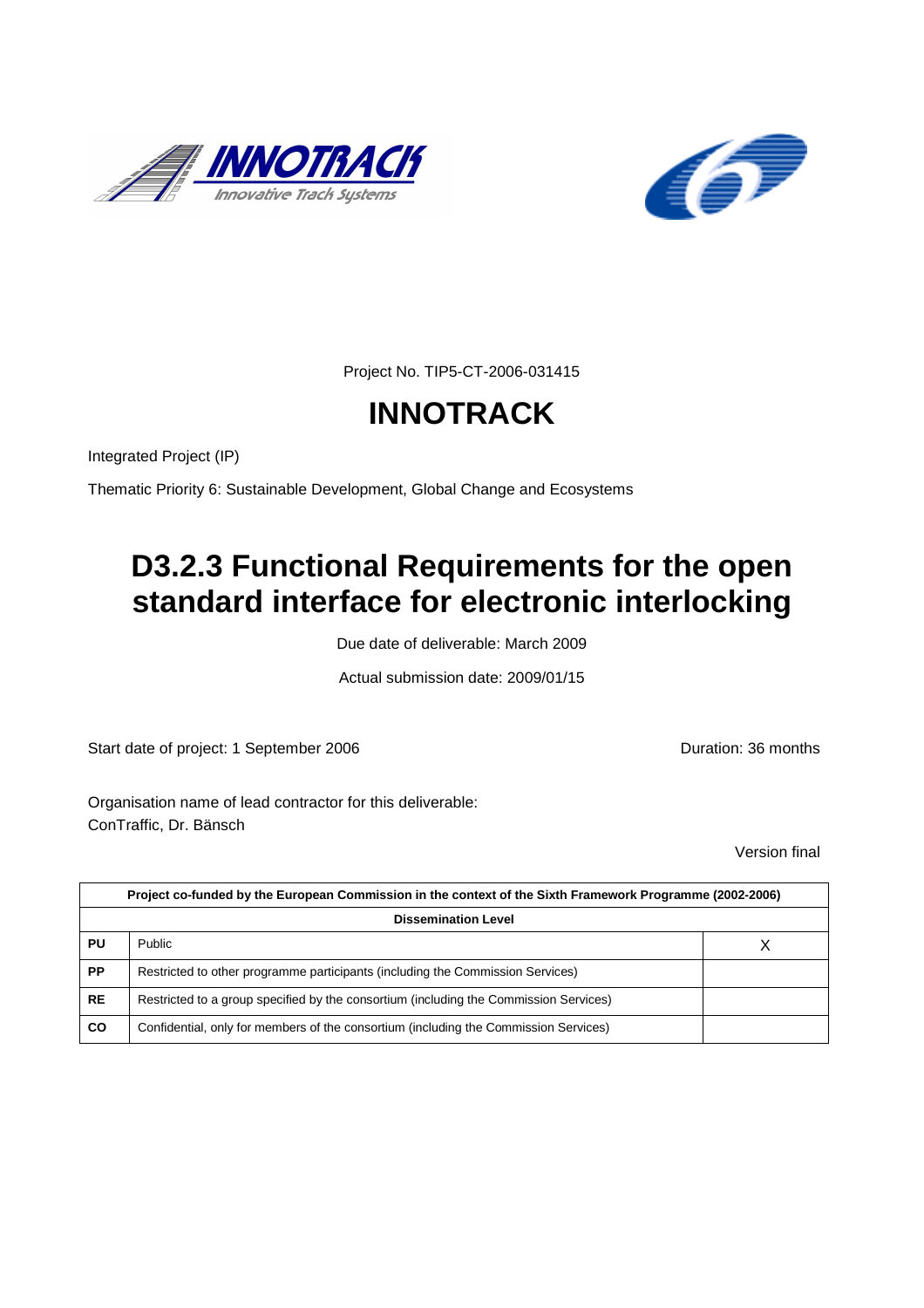# **Table of Contents**

| 1 <sup>1</sup> |                          |  |  |  |  |
|----------------|--------------------------|--|--|--|--|
|                | 1.1<br>1.2<br>1.3        |  |  |  |  |
| 2.             |                          |  |  |  |  |
|                | 2.1<br>2.2<br>2.3<br>2.4 |  |  |  |  |
| 3.             |                          |  |  |  |  |
| 4.             |                          |  |  |  |  |
| 5.             |                          |  |  |  |  |
|                |                          |  |  |  |  |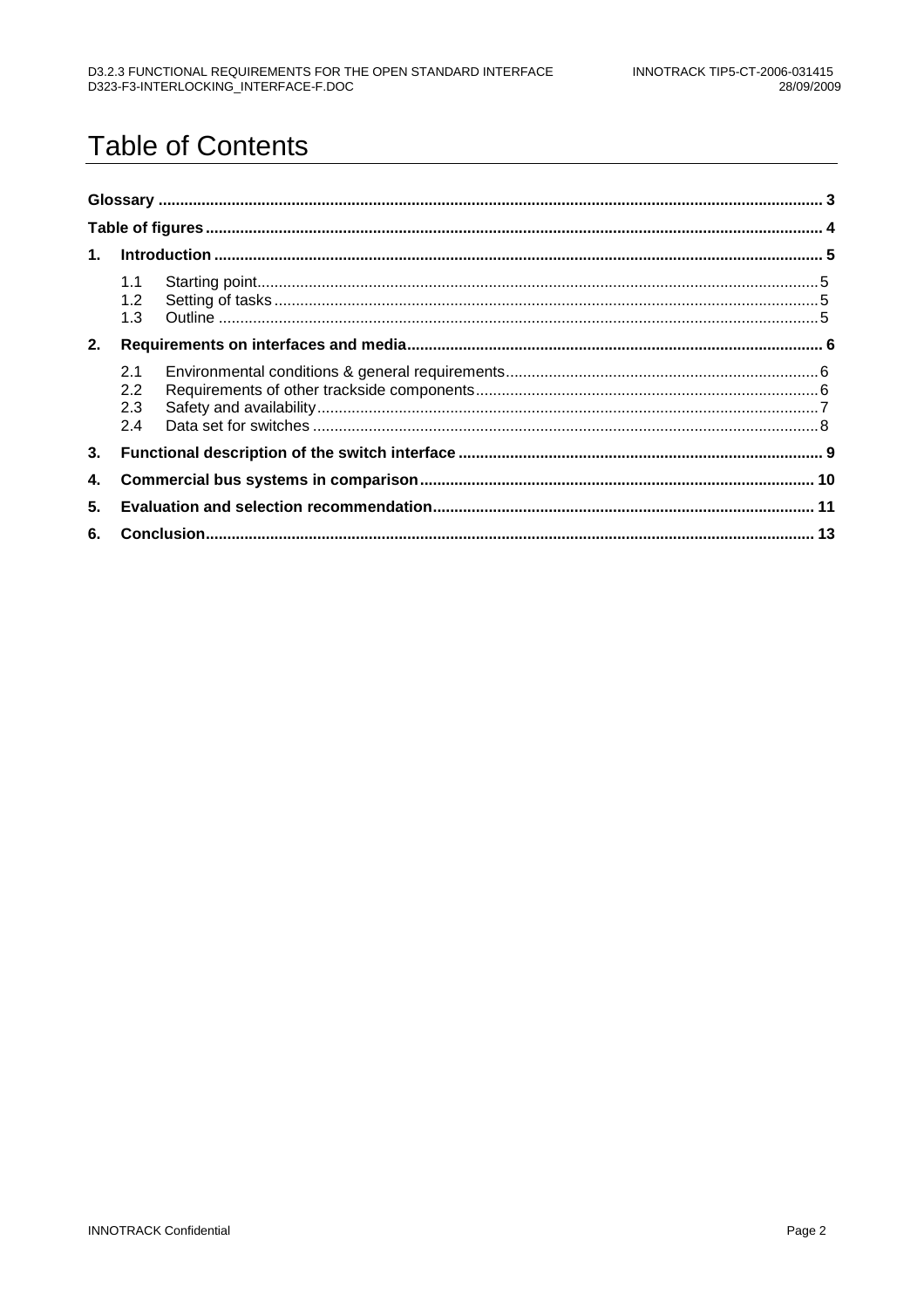### **Glossarv**

**Safety Integrity Level (**SIL) is defined as a relative level of risk-reduction provided by a safety function, or to specify a target level of risk reduction. In simple terms, SIL is a measurement of performance required for a Safety Instrumented Function (SIF).

#### **Safety case**

Process to proof that a technical systems fulfills the safety requirements.

**Risk analysis** is the methodological process to identify and evaluate risks of technical systems.

**A hazard analysis** is a process used to assess risk. The results of a hazard analysis is the identification of unacceptable risks and the selection of means of controlling or eliminating them.

**4-Drahtschaltung -** Dedicated analog interface for control and position detection of an actuation system for switchesm which uses 2 4-wired cable.

**Protocol interface -** Communication interface between gidital devices based on a bus system accoording to the OSI reference model for technical communication systems.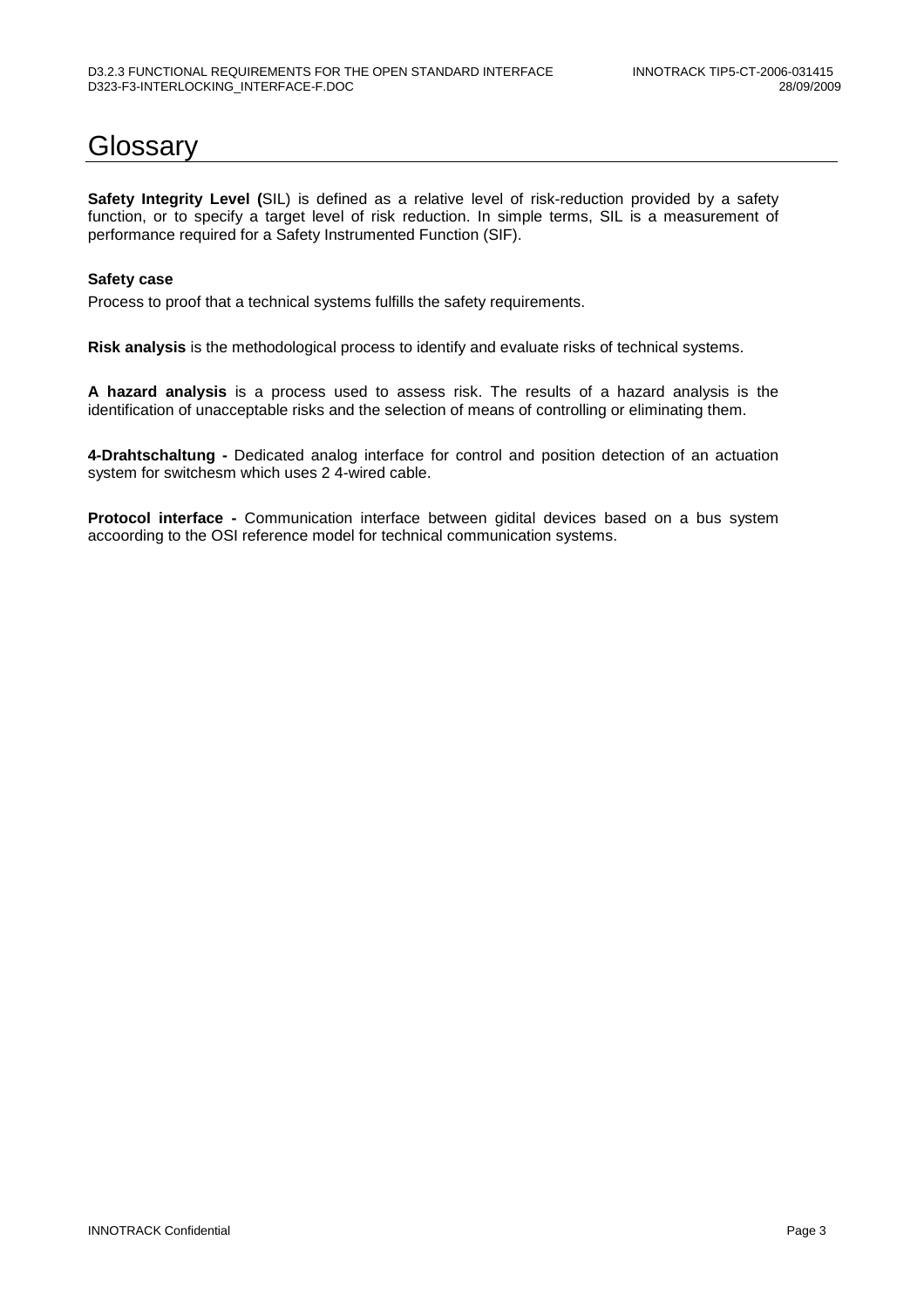# Table of figures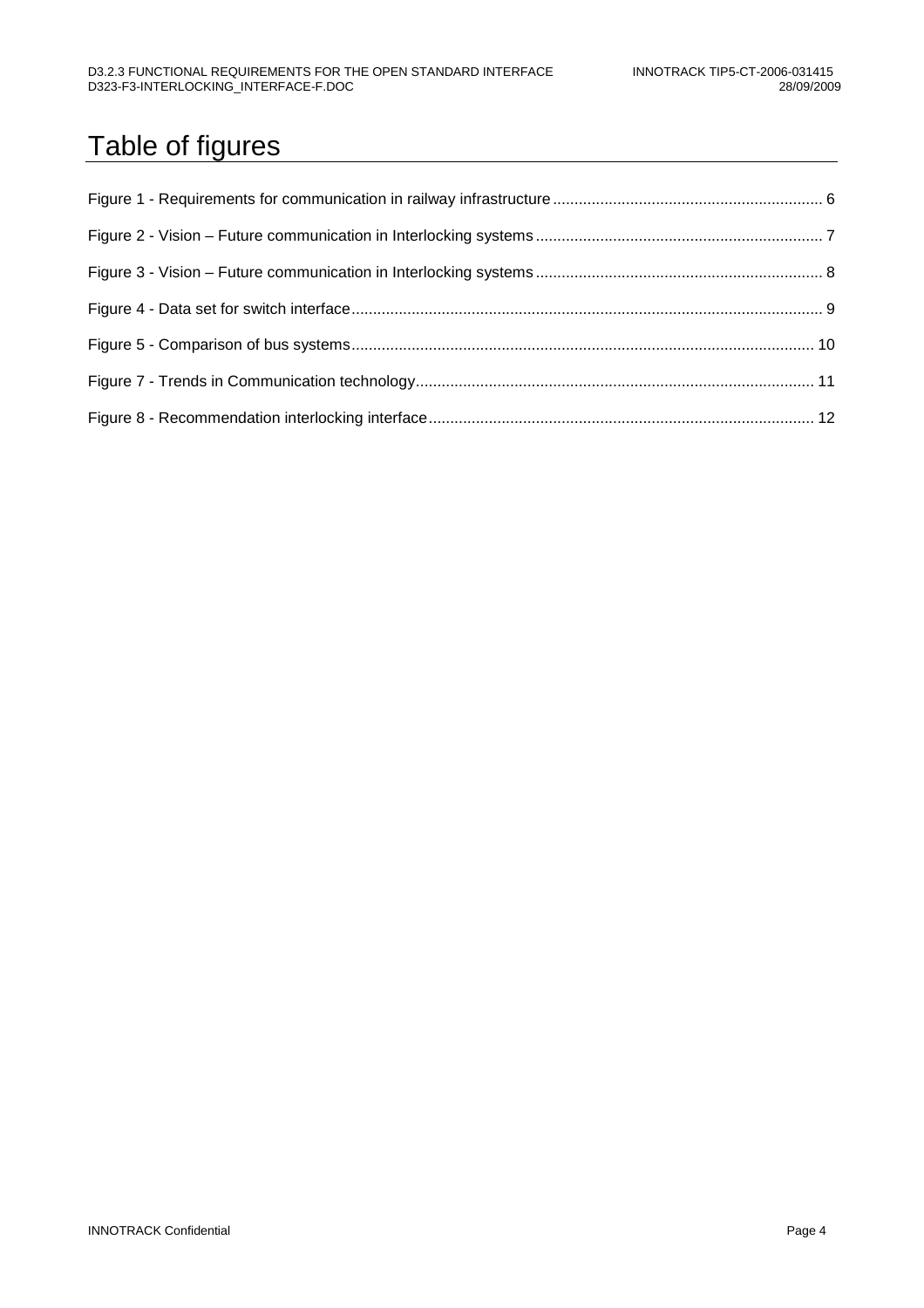## 1. Introduction

#### 1.1 Starting point

The interface between the interlocking system and the trackside equipment has developed historically with the components and the interlocking tower technology. Therefore very different interfaces exist in Europe today, dependent on the installed components and the applied interlocking technology. There is no single standard. All solutions show a dedicated analogous connection for controlling and driving the track components like signals, track vacancy detection and switch actuators.

For the control of switches two principal designs can be differentiated: either the power supply of the drive and the position detection of the switch are realised by separate wires, requiring at least a 6-wire cable, or the cable cores are used by change-over processes in the interlocking system for both functions.

The latter is the case with the "4-Drahtschaltung", which is common in the German-speaking countries. This was developed in the 1930s in order to reduce the copper requirement of cabling a route, since this circuit operates with fewer wires than any other similar switching circuit.

#### 1.2 Setting of tasks

The objective of this sub-project of Innotrack is to specify a European standard for a modern switch interface with clear benefit for the railway infrastructure companies, regarding functionality and life cycle costs, compared to the status quo. For this reason the special attention lies on creating the necessary room for innovative steps to break with the current practice. The standardisation effect promises additional scale effects with respect to cost reduction within Europe. A change of the competition environment in the supplier industry which may be implied by the standardisation is not in the focus of the Innotrack project. However, it can support the entire process.

The Innotrack project is focussed on track sections with medium to high volumes of traffic, since these have the most economical relevance for the infrastructure operator.

### 1.3 Outline

The interlocking system interface is regarded in this task in four directions. The separation from information flow and energy flow and the application of digital technology is always pre-supposed thereby:

- 1. general requirements of railway infrastructure, especially regarding the signalling and communication technology for the track components and here in particular the railway signalling technique to those Communication to the exterior installation.
- 2. commercial solutions with bus interface in other industries with similar requirements.
- 3. comparison and evaluation of commercial bus systems.
- 4. functional description of the switch interface.

Finally a recommendation for a new switch interface is expressed, which should be included in the further going standardisation work in the direction of a standardized interlocking system architecture with uniform European interface to the trackside equipment.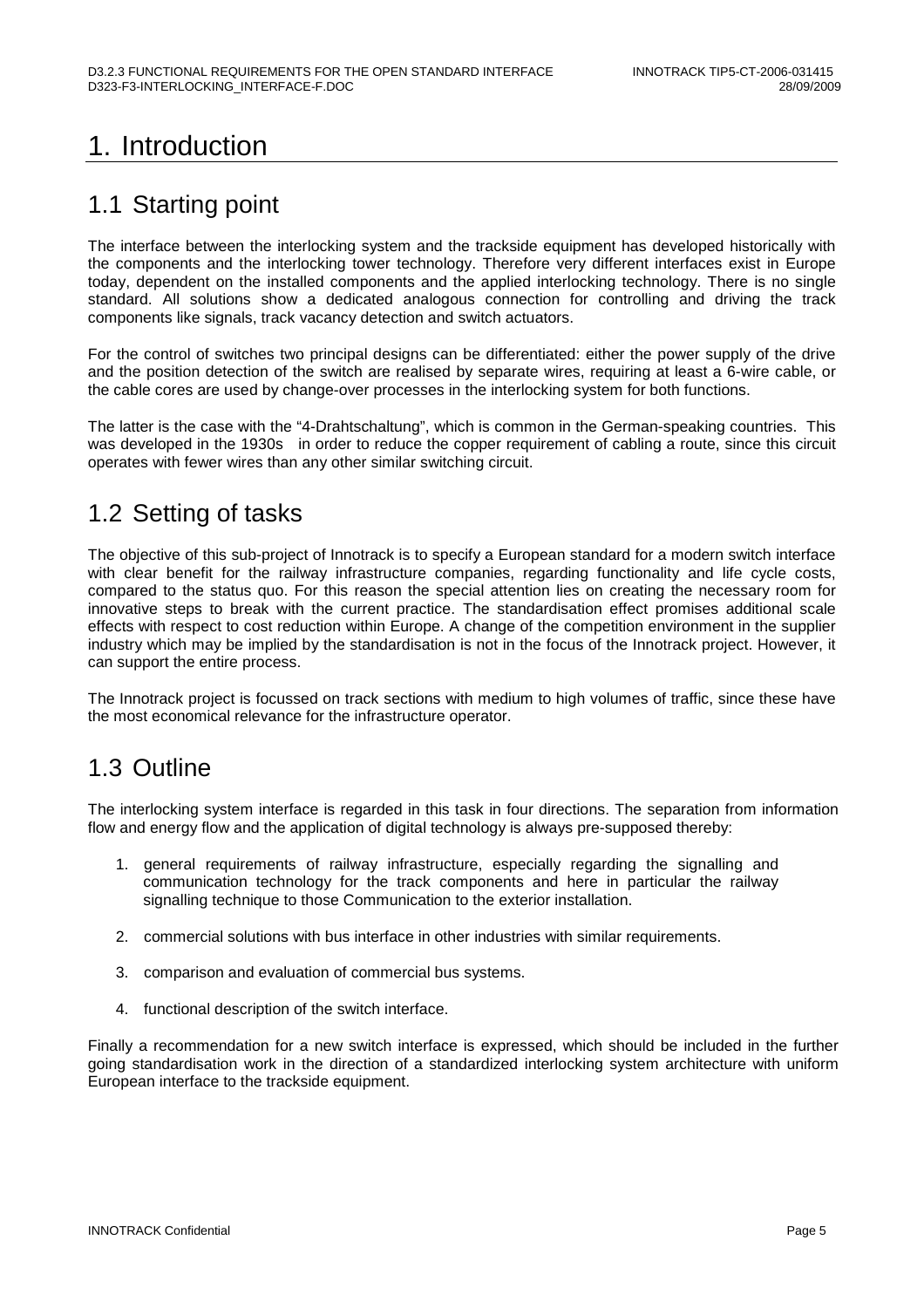### 2. Requirements on interfaces and media

| <b>RAMS</b>                     | <b>Requirements</b>                                                                                                                                                              | <b>Comments</b>                                                              |
|---------------------------------|----------------------------------------------------------------------------------------------------------------------------------------------------------------------------------|------------------------------------------------------------------------------|
| Safety                          | SIL 4 capability / Tolerable Hazard Rate <<br>$10^{-9} h^{-1}$                                                                                                                   | function position detection                                                  |
| Availability                    | MTBF $> 10^7$ h                                                                                                                                                                  | which<br>failure<br>Any<br>cause<br>breakdown time                           |
| <b>Robustness</b>               | <b>EMI</b> resistance<br>$\bullet$<br>Easy assembling<br>Intrusion protection (IP 65)                                                                                            | random<br>Lightning,<br>currents,<br>electro-smog from power drive<br>trains |
| <b>Performance</b>              |                                                                                                                                                                                  |                                                                              |
| Temperature range               | - 40 °C to 70 °C                                                                                                                                                                 | No fan for cooling in devices                                                |
| Network length                  | Maximum length of one control area 150km<br>node distance up to 10 km                                                                                                            |                                                                              |
| Envelope delay                  | Critical events < 100ms<br>(for example: trailing of a switch)                                                                                                                   |                                                                              |
| No. of bus<br>subscribers       | Max. 2500 per control area /<br>max. 250 per node                                                                                                                                |                                                                              |
| Installation &<br>commissioning | Easy and simple installation<br>$\bullet$<br>Self-configuration<br>on<br>the<br><b>base</b><br>0f<br>engineering data<br>Retrofit and revamp without operational<br>interference |                                                                              |

**Figure 1 - Requirements for communication in railway infrastructure** 

### 2.1 Environmental conditions & general requirements

In the rough environment of the railway infrastructure robust and durable solutions must be used, in order to manage the high mechanical, environmental and electromagnetic loads. Further it must be noted that the railway process must be controlled in real time. Therefore time-critical events like a lost switch end position must be send to the supervision and control centre in a very short time. This could physically mean that a signal transmission on more than 100 km is operated. The table in figure 1 gives an overview.

#### 2.2 Requirements of other trackside components

The discussion of a Europe-wide standardised switch interface cannot be led in isolation from the trackside components, i.e. signals or track vacancy detectors. Because of economic criteria, dedicated solutions for the various component classes would make little sense.

Therefore all considerations within Innotrack regarding the interlocking interface base on the following vision (Figure 2) which implicates all trackside equipment to operate on the same interface.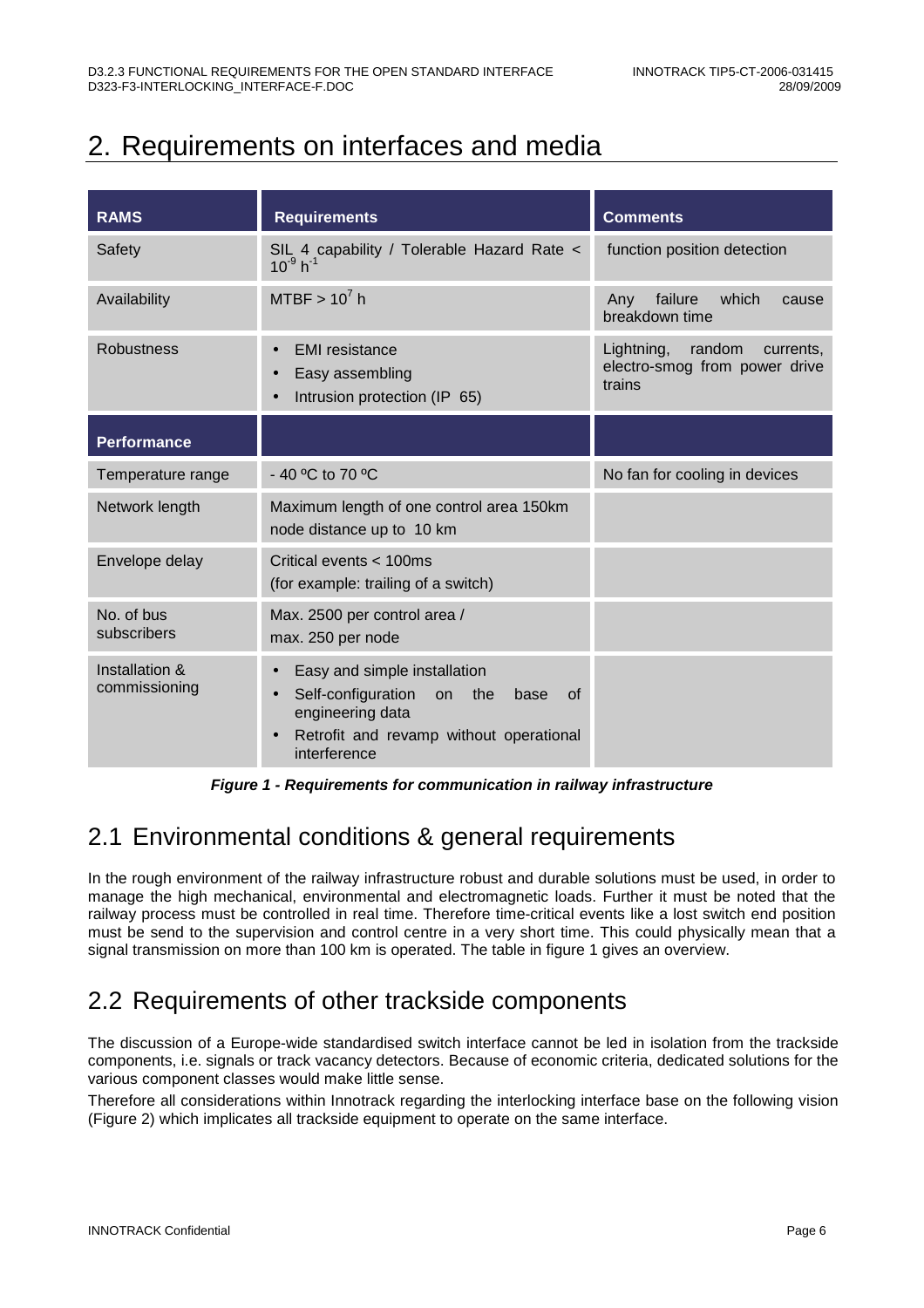



**Figure 2 - Vision – Future communication in Interlocking systems** 

The power supply and the control signals are to be separated from each other and the control data will be transmitted digitally on a bus.

In the power supply the trackside components differ according to their power demand clearly - approx. 5W for an axle counter sensor up to for an electric switch actuator. Separate voltage levels could be meaningful in the field, which is a question of optimisation of the power supply for the railway infrastructure. The controlling and monitoring of the components however can be realized over a uniform interface.

### 2.3 Safety and availability

Beside the environmental conditions, at least the current safety level must be achieved. The relevant standards are set in the normalisation EN 50126 ff., in which safety (integrity) levels are described and the approval process is regulated.

The interlocking system interface must be assigned to the highest safety category (SIL 4), because the position of the switches and its locking and detection are part of the backbone of the entire safety concept for the railways. Therefore the failure rate of the communication systems between the interlocking and the switch must be less than  $10<sup>-9</sup>$  per hour.

Further, a high availability of field communication, particularly important in the case of a bus structure without dedicated point-to-point connections, is required in order to ensure an acceptable total availability of the signalling system. Derived from the overall expected availability of the signalling systems of 99% and better,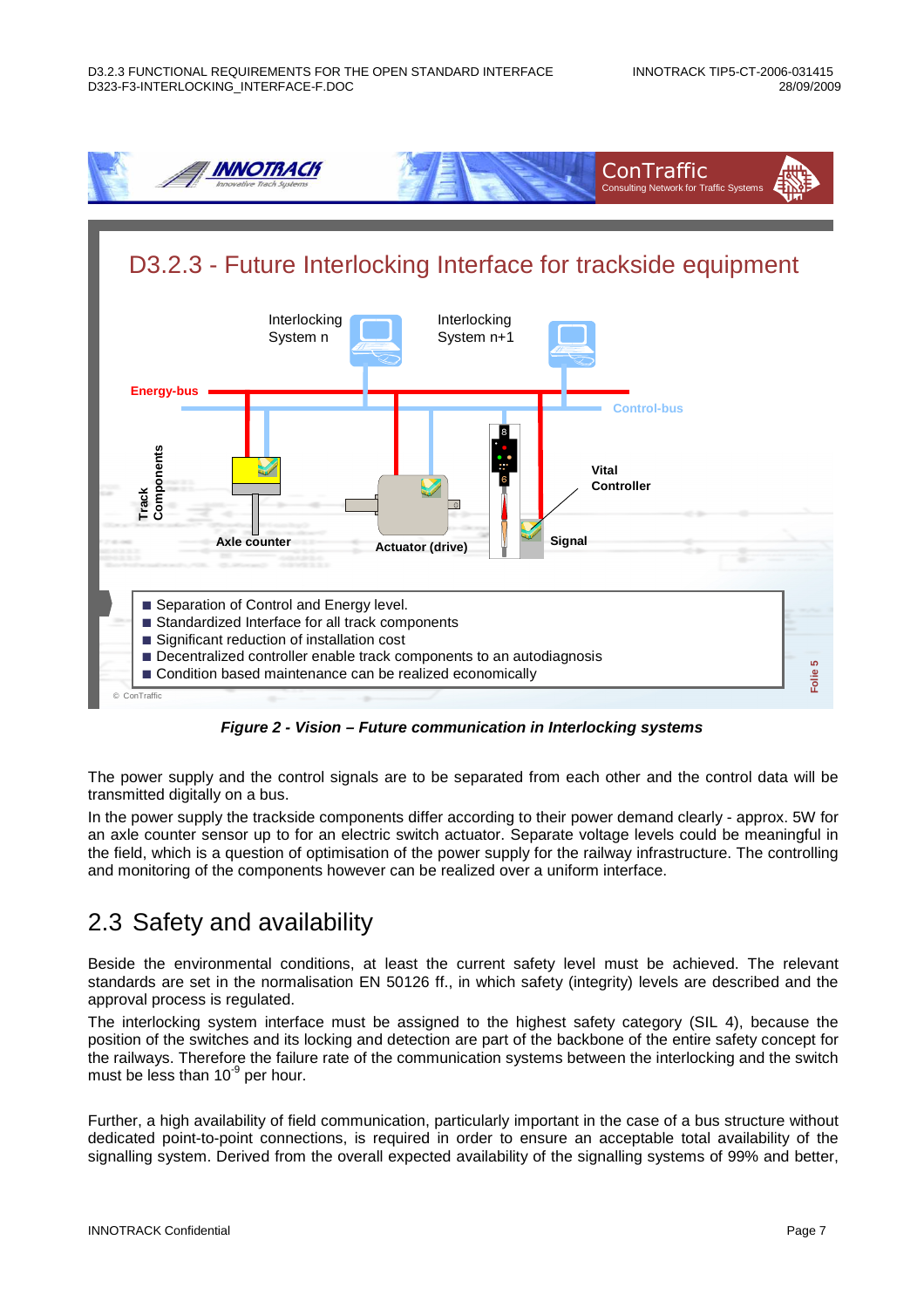the communication system for one signalling system should have a technical availability 10<sup>7</sup> h or approx. 100 years.

#### 2.4 Data set for switches

The functionality of the interlocking interface to the switch could be described in the categories:

- Supervision
- Diagnosis
- Control and
- Set-up

The following table shows a detailed description. The basic functions are the switch movement and the detection of the switch blade position. All other functions contribute to further operational and/or cost benefits, which are in the main focus of Innotrack.

| Category           |                                     | <b>Source</b>                                                                    | <b>Remarks</b>                                                      | Value                                 | <b>Safety</b>            | <b>Cycle time</b>                                                       |
|--------------------|-------------------------------------|----------------------------------------------------------------------------------|---------------------------------------------------------------------|---------------------------------------|--------------------------|-------------------------------------------------------------------------|
| <b>Supervision</b> | Position of<br>switch               | Position detection<br>sensors                                                    | Permanent supervision of switch<br>position required                | Left/right/<br>trailed/<br>processing | SIL <sub>4</sub>         | Envelop delay<br>below<br>$100$ ms to<br>interlocking control<br>centre |
| <b>Diagnosis</b>   | <b>Movements</b>                    | Local controller                                                                 | No. of throws                                                       | No. of throws                         | $\mathbf{0}$             | weekly                                                                  |
|                    | <b>Next</b><br>Maintenanc<br>e date | Local controller                                                                 | Cycle based<br><b>Condition based</b>                               | date                                  | $\mathbf{0}$<br>$\Omega$ | Weekly or trend<br>based driven                                         |
|                    | Actuation<br>force                  | Force sensor for DC<br>drives or current<br>transformers in case<br>of AC motors | Processing of sensor data by local<br>controller                    | kN                                    | $\mathbf{0}$             | Permanent/ weekly<br>Permanent/weekly                                   |
|                    | <b>Dynamics</b>                     | <b>Acceleration sensors</b>                                                      | Acceleration indices - average and<br>peak values                   |                                       | $\mathbf{0}$             | Permanent/ weekly                                                       |
|                    | failures                            | Local controller                                                                 | Wear, no end position, sensor defect,<br>too high actuation forces, |                                       | $\Omega$                 | Event driven                                                            |
| Control            | Movement                            | Interlocking system                                                              | Delocking of switch passively or<br>actively                        | Turn left, turn<br>right              | $\mathbf{0}$             | $2 - 8s$                                                                |
| Set-up             |                                     | Engineering data set                                                             | ID, system data, signal dependency,                                 |                                       | SIL <sub>4</sub>         |                                                                         |
|                    |                                     |                                                                                  |                                                                     |                                       |                          |                                                                         |

**Figure 3 – Data set for switch interface**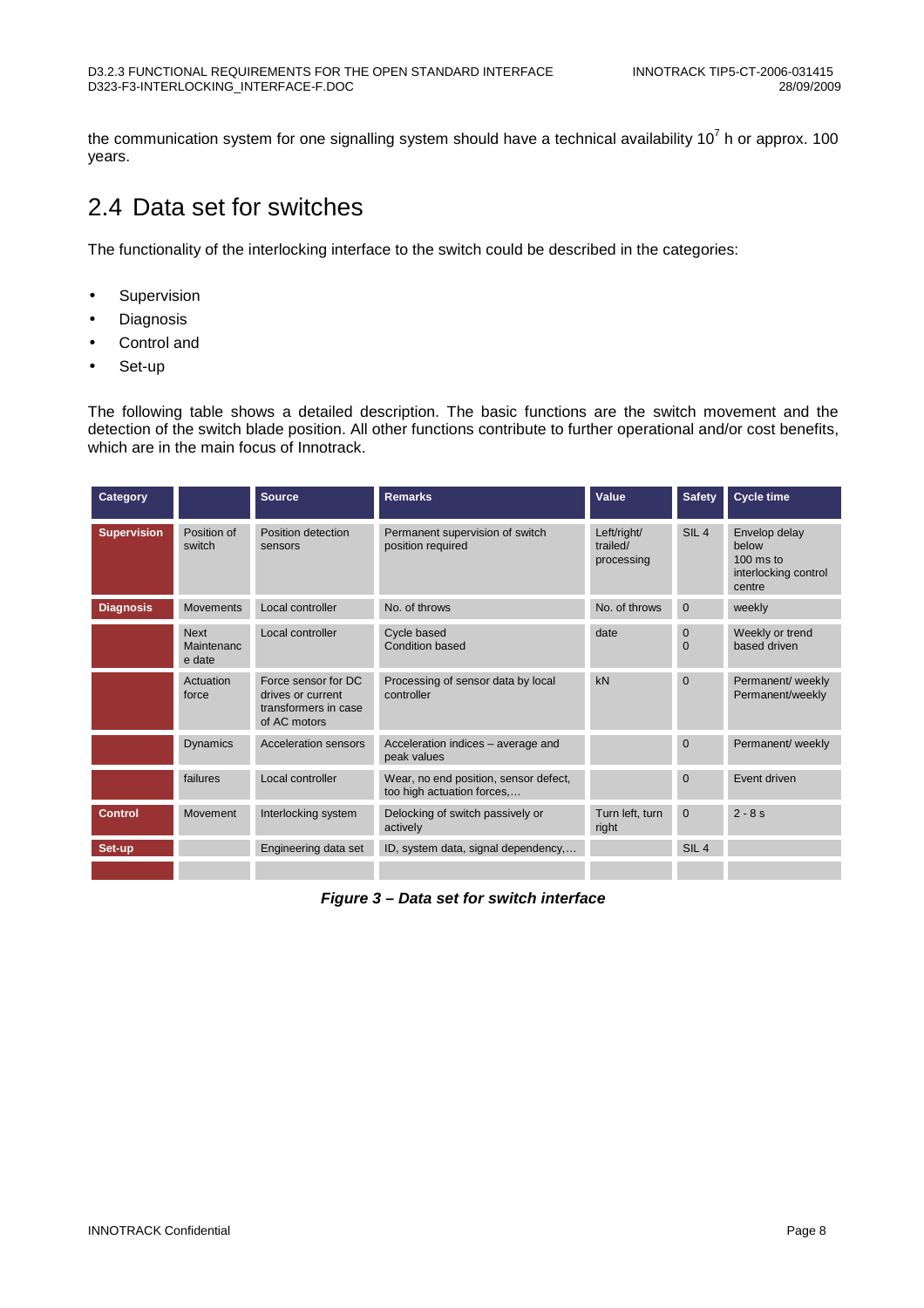## 3. Functional description of the switch interface

The basic functionality of a modern switch from the view of the control and supervision system can be described as follows:

#### **Control:**

Switch movement – [move left/right]

#### **Supervision/continuous detection:**

Locked end position – [left/right/undefined]

#### **Diagnosis:**

Configuration of DLD system (No. of acutation and detection layers, type of device,…] Number of throws made – [number]

Last maintenance – [Date or length of time]

Actuation force – [ Value in kN and force trend analysis]

Dynamics, Acceleration – [mean value and acceleration spike as index in relation to reference]

Device failure – [date of occurrence, decive no., incidence)

The time and safety-relevant requirements are represented in the following table.

| <b>Header</b>                                  | Order                           | Confirmation              | Data                     | Value                                                                                                               | <b>Safety</b>        | Cycle time  |
|------------------------------------------------|---------------------------------|---------------------------|--------------------------|---------------------------------------------------------------------------------------------------------------------|----------------------|-------------|
| Switch ID /<br><b>Interlocking ID</b>          | Send<br><b>Status</b>           | Order received            | <b>Status</b>            | End position left, End<br>position right, moving,<br>trailed,<br>undefined/maintenanc<br>e required not<br>required | SIL <sub>4</sub>     | permanently |
| <b>Switch</b><br>ID<br>/Diagnosis<br>system ID | Move<br>left/Move<br>right      | Order received            | <b>Status</b>            | End position left, End<br>position right, moving,<br>trailed, undefined                                             | $\Omega$             | On demand   |
|                                                | Send<br>Diagnosis<br>data set 1 | Order received            | Diagnosis                | Force/No. of<br>movements/date and<br>no. of movements<br>since last<br>maintenance                                 | $\Omega$<br>$\Omega$ | On demand   |
|                                                | Send<br>Failures                | Order received            | <b>Failure list</b>      | failure code                                                                                                        | $\Omega$             | On demand   |
|                                                | curve                           | Send trend Order received | Actuation<br>force table | Table force/time                                                                                                    | $\Omega$             | On demand   |

#### **Figure 4 - Data set for switch interface**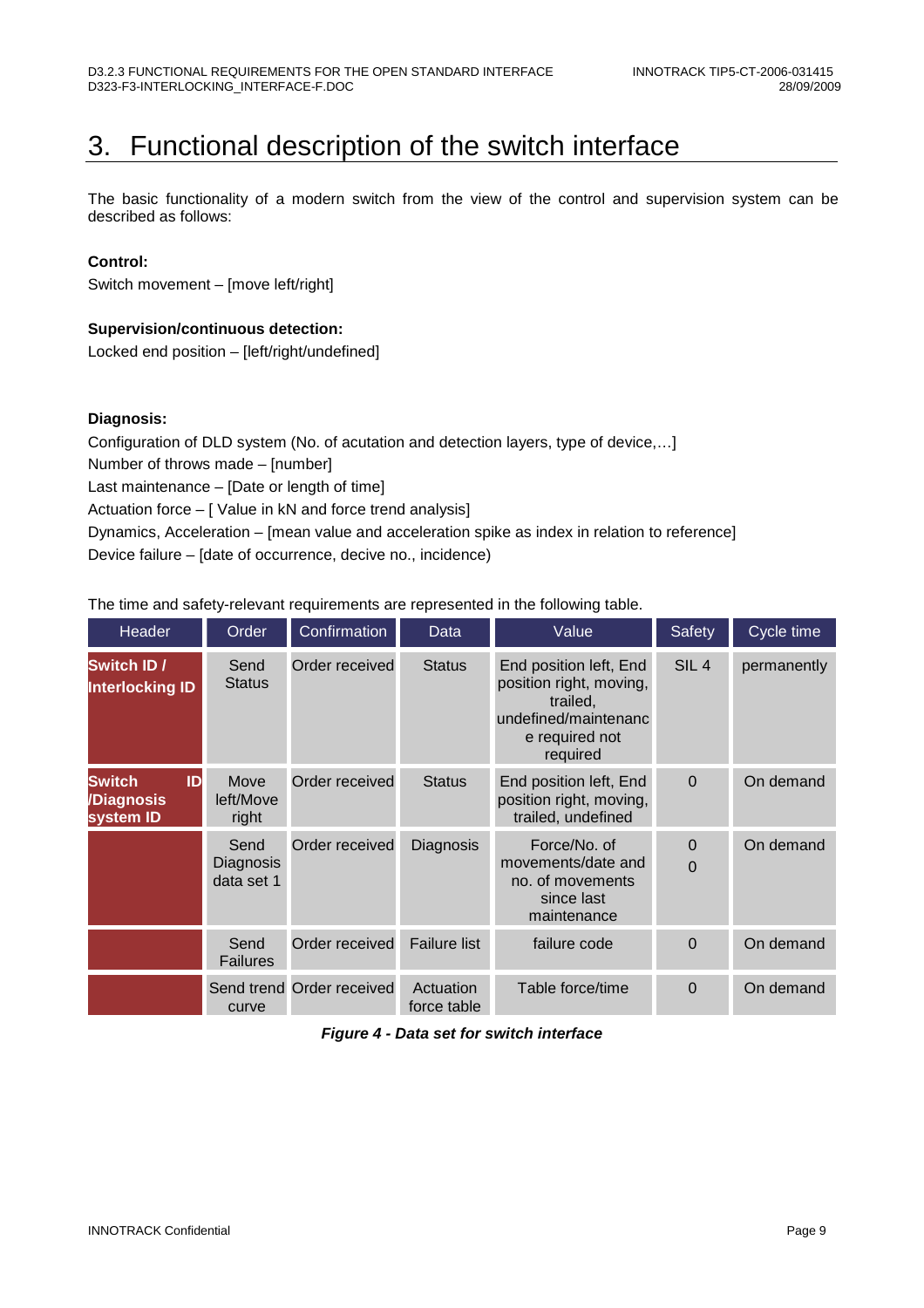### 4. Commercial bus systems in comparison

Cost reduction via economies of scale are more difficult to achieve in the railway infrastructure compared to other areas such as telecommunication, industrial automation and the automotive industry. For this reason the introduction of new technologies in the railway branch should draw on standards from other industries, in order to be able to hold the development, component and product care costs within an acceptable range.

Thus a comparison of the commercial bus systems used today is a good starting point for the further specification work.

In particular industrial solutions have a high relevance for a solution in railway industry, because the installed basis in that industry is very high, the technical requirements are similar and the life time of production plants are several decades, so that long-term product planning and product care must be operated on the part of the suppliers. These facts suggest that an application of industrial automation solutions in the railway infrastructure is promising.

Further industries, like the energy industry with similarly extensive infrastructure equipment look obviously exactly the same on industrial automation, as the recently adopted standard IEC (International Electrotechnical Commission) 61850 shows, in which on the basis of Industrial Ethernet a standard for communications networks in the energy business is fixed.

In the following chart the bus systems, used today, with its determining characteristics are represented.



#### D3.2.3 – Communication bus systems – an overview

|                       | <b>ASi</b>                                                                | <b>DeviceNET</b>                                                                            | <b>CANopen</b>                                                                              | <b>INTERBUS</b>                                     | <b>Profibus-DP</b>                                                                                                      | <b>EtherCAT</b>                                                           | <b>Ethernet</b>                                                                             |
|-----------------------|---------------------------------------------------------------------------|---------------------------------------------------------------------------------------------|---------------------------------------------------------------------------------------------|-----------------------------------------------------|-------------------------------------------------------------------------------------------------------------------------|---------------------------------------------------------------------------|---------------------------------------------------------------------------------------------|
| <b>Safety bus</b>     | ASi-Safety at<br>work                                                     | <b>DeviceNET Safety</b>                                                                     | CANopen-Safety                                                                              | <b>INTERBUSsafety</b>                               | ProfiSafe                                                                                                               | $\overline{a}$                                                            | Safeethernet                                                                                |
| <b>Topology</b>       | Linie, Stern,<br>Baum<br>Mono-Master                                      | Linie mit Stichlta.<br>Multimaster                                                          | Linie mit Stichlta.<br>Multimaster                                                          | Ring<br>Mono-Master                                 | Linie<br>Mono-/Multimaster                                                                                              | Linie, Stern,<br>Baum                                                     | Stern, Ring                                                                                 |
| <b>Bus length</b>     | 100m<br>300m (Repeater)                                                   | 6m: Stichltg.<br>100m (500kbit/s)<br>250m (250kbit/s)<br>500m (100kbit/s)                   | 40m (1Mbit/s)<br>620m (100kbit/s)<br>10km (5kbit/s)                                         | 400m Abstand<br>13km (Cu-Ltg.)<br>80km (Fiberoptic) | 100m (12Mbit/s)<br>200m (1.5Mbit/s)<br>400m (500kbit/s)<br>1km (187.5kbit/s)<br>xx km (LWL)                             | $10m(E-Bus)$<br>100m(2 Tln.)<br>2km (Fiberoptic)<br>$>500$ km<br>(gesamt) | With fiberoptic<br>practically<br>unlimited                                                 |
| <b>Transfer rate</b>  | 167kbit/s                                                                 | 125kbit/s<br>250kbit/s<br>500kbit/s                                                         | 5kbit/s<br>10kbit/s<br>100kbit/s<br>1Mbit/s                                                 | 500kbit/s (Cu)<br>2Mbit/s<br>(Fibreoptic)           | 187.5<br>500kbit/s (FMS)<br>1.5Mbit/s (DP)<br>12Mbit/s (DP)                                                             | 10Mbit/s<br>$(1500$ Tln.)                                                 | 10Gbit/s                                                                                    |
| <b>Cycle time</b>     | $500\mu s$ (min.)<br>5ms (31Slaves)<br>10ms (62Slaves)                    | depending:<br>-no. of<br>subscribers<br>-type of<br>communication<br>and<br>-amount of data | depending:<br>-no. of<br>subscribers<br>-type of<br>communication<br>and<br>-amount of data | 1ms(1 E/A)<br>to<br>7.8 ms (1096E/A)                | nach Datenrate und<br>Übertrag.menge<br>1ms (10Slaves/12Mbit/s)<br>2ms (10Slaves/1.5Mbit/s)<br>6ms (30Slaves/1.5Mbit/s) | 12µs (256D-E/A)<br>50µs (200A-E/A)<br>350µs (12000D-<br>$E/A$ )           | Event driven<br>(CSMA/CD)<br>Master-/slave<br>Realtime Chanel<br>$< 10 \text{ }\mu\text{s}$ |
| No. of<br>subscribers | 31 (je 4E,4A)<br>Total: 124E, 124A<br>62 (je 4E, 3A)<br>Total: 248E, 186A | 64                                                                                          | 124                                                                                         | 256, 4096 E/A                                       | 32 pro Segment<br>126 maximal                                                                                           | 65535                                                                     | 100 <sub>pro</sub><br>Segment<br>1024 pro<br><b>Netzwerk</b>                                |
| <b>Addressing</b>     | Addressing<br>device,<br>Automatically                                    | Software,<br>Code switch                                                                    | Code switch                                                                                 | automatically                                       | Code switch                                                                                                             | Software                                                                  | 48-Bit length<br>$(6-Bytes)$                                                                |

**Figure 5 - Comparison of bus systems**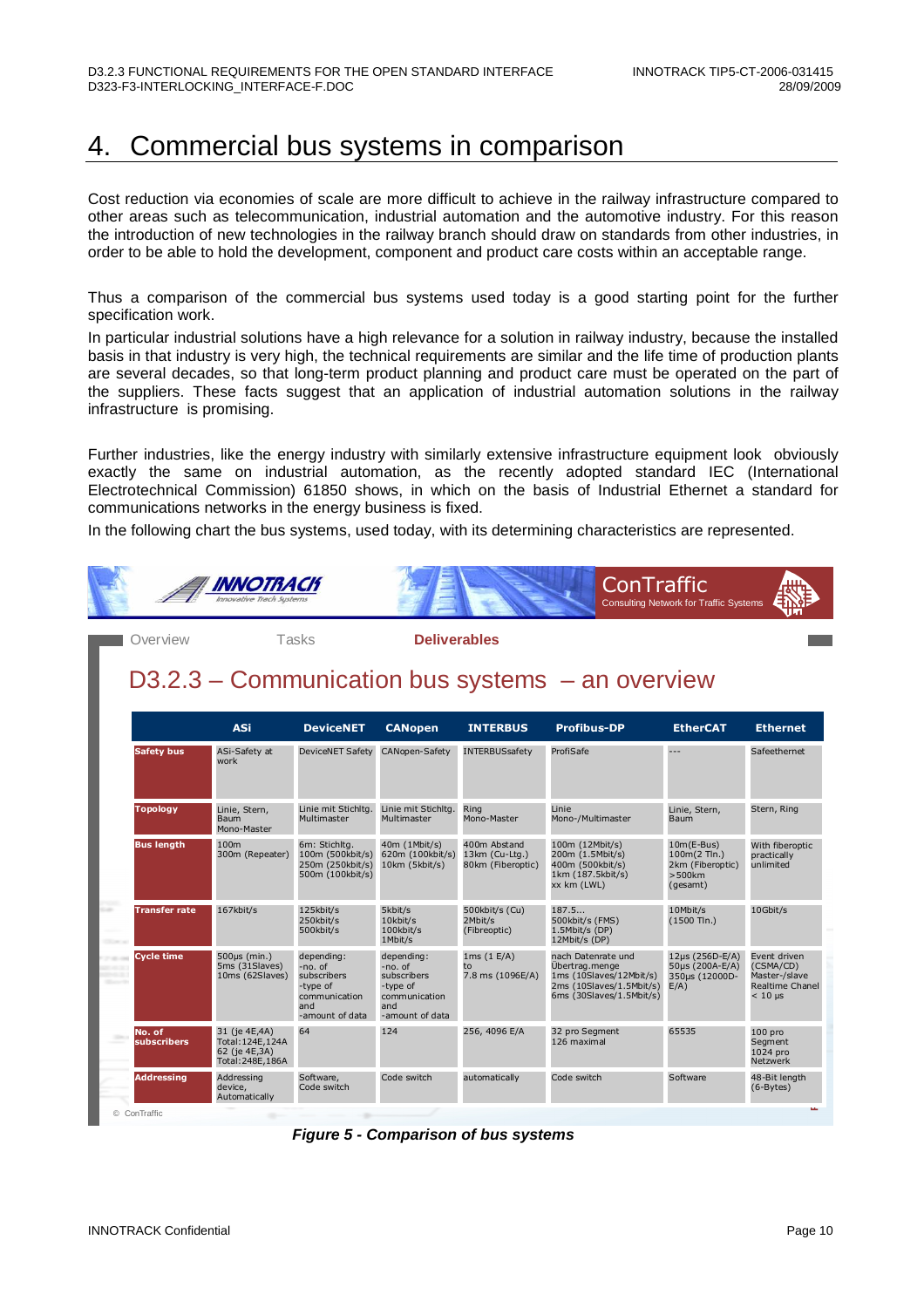### 5. Evaluation and selection recommendation

Among all the requirements of the railway industry,

• spatial network expansion

and

• long-term availability

are the most decisive for the selection.

Communications techniques for road vehicles follow however different requirements. Here it is important to improve further the efficiency of the intra-vehicle bus systems regarding the real time processes driving (assistance and safety systems) and the drive-train management, in order to increase safety and energy efficiency. Spatial expansion plays no role. In addition, the product cycles are clearly shorter in the automotive industry than in the railway industry. The CAN-Bus is the bus system with the highest production volume because of its widespread application in passenger cars. However, it is expected to be superseded within the next 10 years by Flexray.

Therefore it makes more sense to look on the telecommunications and industrial automation industries as the requirements there are more similar to what is needed in the railway industry. The following table gives an overview of the basic requirements and the long-term development trend in those branches:

|                     | Automotive Industry                                           | Telecommunication                                                                                                                                               | <b>Industrial Automation</b>                                                                                                                                        |
|---------------------|---------------------------------------------------------------|-----------------------------------------------------------------------------------------------------------------------------------------------------------------|---------------------------------------------------------------------------------------------------------------------------------------------------------------------|
| Main<br>driver      | Cost, performance                                             | Network extension<br>Transport capacity                                                                                                                         | Network extension.<br>time<br>Real<br>operation,<br>availability                                                                                                    |
| integration         | No integration of other networks,<br>Multimaster architecture | Horizontal – integration of<br>communication<br>IP-based<br>different<br>networks in<br>locations<br>one virtual<br>to<br>network<br>(example: Metropolitannet) | Vertical - Integration of<br>communication<br>office<br>and control networks with<br>the factory process layer<br>IP-based solutions<br>on<br>(Industrial Ethernet) |
| Expected<br>changes | Replacement of CAN by Flexray<br>for performance reasons      | 10 <sup>1</sup><br>100<br>Gigabyte<br>$\qquad \qquad -$<br>Ethernet<br>to<br>improve<br>the<br>transport<br>capacity<br>0f<br>networks                          | Replacement of classical<br>Field bus technology by<br>Ethernet<br>Industrial<br>solutions                                                                          |

#### **Figure 6 - Trends in Communication technology**

Obviously, there is a trend towards extending IP-based Ethernet solutions in both industries spatially (**horizontal integration - Metropolitannet**). In the industrial automation industry it can be noticed that on the other end IP-based communication are brought more closely to the process level (**vertical integration - Industrial Ethernet** ). The driver is in both cases the same. Data storage, data communication and process control were realised by IP-based computer networks in the last decade. On the receiver side, IP-capable computer systems or PC solutions have been implemented, with resulting communications approaching elimination of protocol breaks in the transmission. For this reason, it is unlikely that Ethernet will be replaced in the near future. On the contrary: the end of the classical Field buses, which so far played an intermediary role between the control and process levels in industrial automation, is approaching.

The continuous advancement of the Ethernet technology and the extension of the standards in the IEEE committee confirm this view clearly.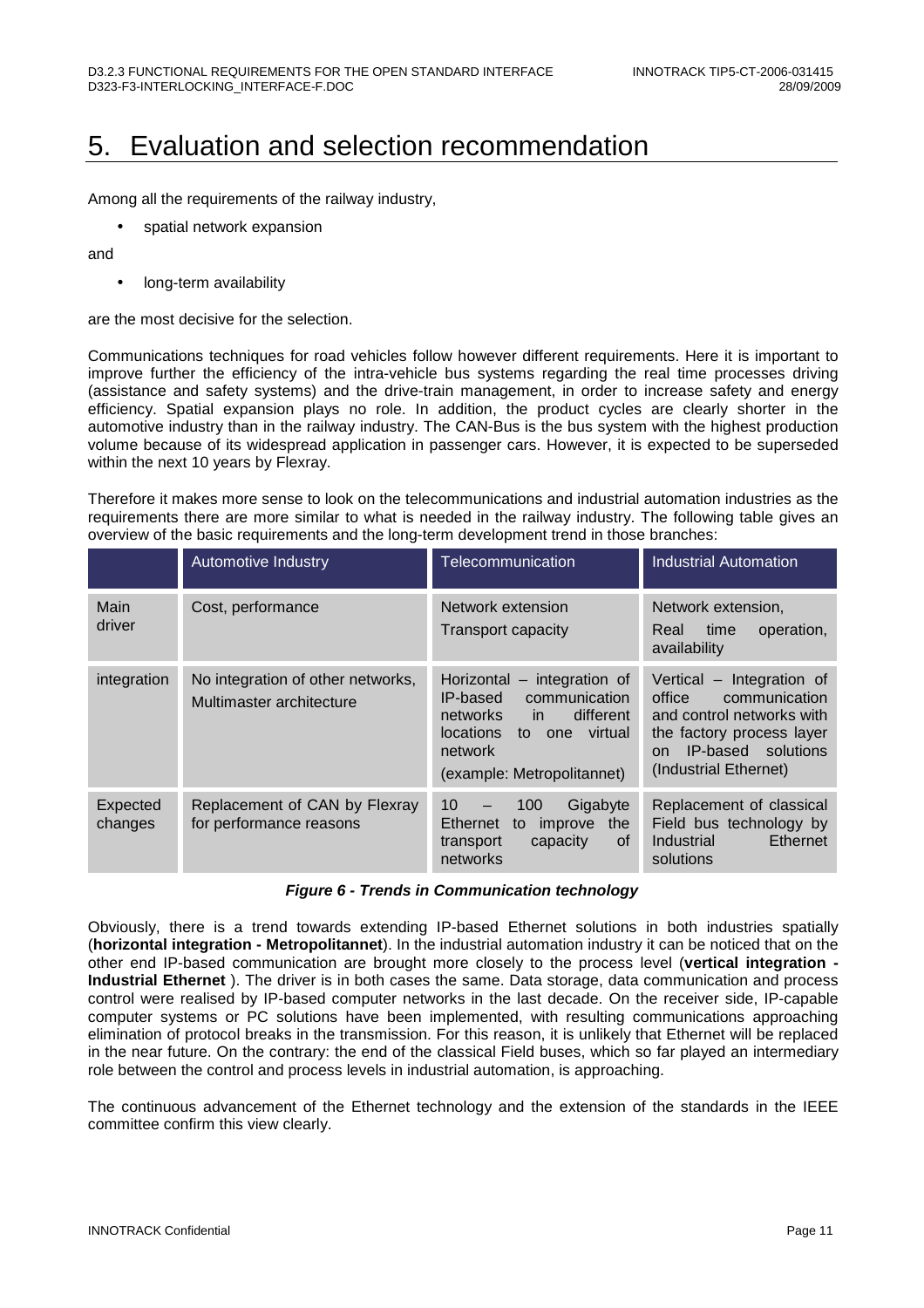Industrial Ethernet, which will likely replace Field buses in the near future in factories, has meanwhile only little to do with the 25-year-old CSMA/CD protocol (carrier sense multiple access/ collision detection).

Also the classical bus topology, with which many participants had to divide the broadband range, leading to bottlenecks and collisions, are only rarely used in modern industrial networks. In contrast to this shared Ethernet, modern switching technology offers the possibility of scaling the broadband range as well as the network extension with almost no limit. Beyond that, system behaviour regarding, for example, real-time data transfer or redundancy, has significantly improved.

The original Ethernet (10 MBit/s) needs 1,518 bytes for the transmission of a large package, taking a maximum of 1200 µs. Today this time can be reduced by the use of Fast Ethernet to 120 µs and by Gigabit Ethernet even down to 12 µs . This is not the limit for Ethernet innovations. The standard for 10 Gigabit Ethernet has been announced and work is ongoing on even higher speeds.

The preceding remarks suggest that the railway infrastructure should follow the trend in the industrial automation and telecommunication industries. It is therefore recommended to define a communication standard for the railway industry on the basis of Industrial Ethernet, with which the entire communication infrastructure can be included in one vertically and horizontally integrated system.

Data communication along the railway infrastructure should be realised using optical fibres, because they are immune to the high levels of EMI, of various types, which are found in the railway environment. The fibreoptic cable is, as it were, electrically not at all existent, and therefore EMC is not a problem for this transmission medium. Fibre-optic cables are also a proven technology and have been in use for decades.

|                                      | <b>Recommendation</b>                                                                                                               | <b>Comment</b>                                                                                                                     |
|--------------------------------------|-------------------------------------------------------------------------------------------------------------------------------------|------------------------------------------------------------------------------------------------------------------------------------|
| <b>Communication</b><br>architecture | Master/slave                                                                                                                        |                                                                                                                                    |
| <b>Architecture</b>                  | Ring or redundant tree                                                                                                              | For high availability                                                                                                              |
| <b>Bus-System Base</b>               | Industrial Ethernet                                                                                                                 | Standard solution with long-term availability                                                                                      |
| <b>Safety</b>                        | Signalling Safety protocol                                                                                                          | Specific enhancement in Layer 6 of ISO-<br>reference to fulfil the safety requirements                                             |
| <b>Physical medium</b>               | Fibre-optic along track                                                                                                             | Media-converter in sub-stations<br>for<br>distribution and plug-in of the trackside-<br>components with RJ45 electrical connection |
| <b>Telegram</b>                      | Standard<br>data<br>scheme<br>with<br>specific data fields depending on<br>the track component functionality                        | Unified interface for all trackside equipment                                                                                      |
| <b>Data transfer</b>                 | Time-critical processes on real-<br>time channel,<br>Other<br>operational data<br>and<br>diagnosis on regular Ethernet<br>data flow | One network for all applications needed for<br>operating the railway infrastructure                                                |

The summarised recommendation for the interlocking interface is shown in figure 6.

**Figure 7 - Recommendation interlocking interface**